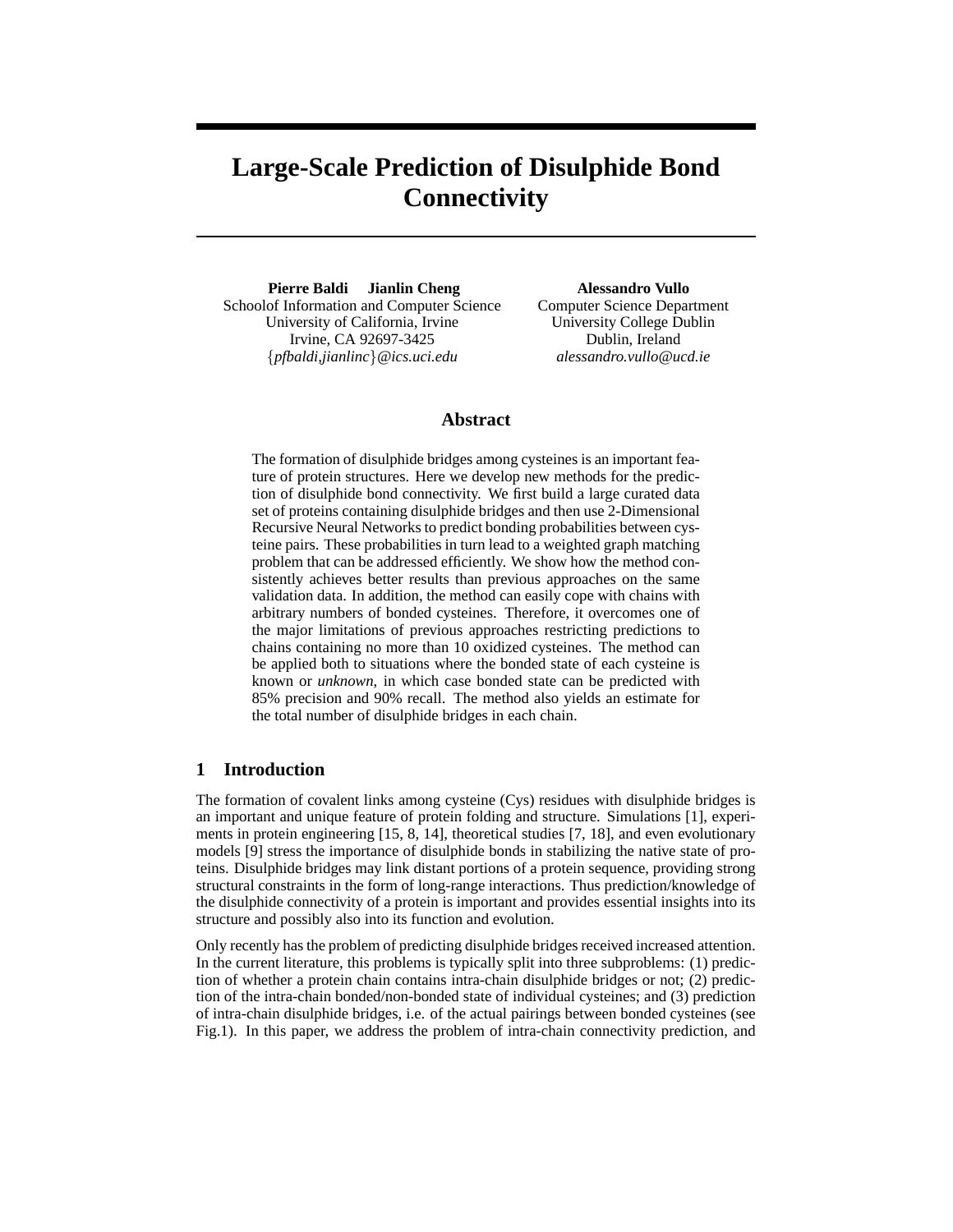

Figure 1: Structure (top) and connectivity pattern (bottom) of intestinal toxin 1, PDB code 1IMT. Disulphide bonds in the structure are shown as thick lines.

specifically the solution of problem (3) alone, and of problems (2) and (3) simultaneously.

Existing approaches to connectivity prediction use stochastic global optimization [10], combinatorial optimization [13] and machine learning techniques [11, 17]. The method in [10] represents the set of potential disulphide bridges in a sequence as a complete weighted undirected graph. Vertices are oxidized cysteines and edges are labeled by the strength of interaction (contact potential) in the associated pair of cysteines. A simulated annealing approach is first used to find an optimal set of weights. After a complete labeled graph is obtained, candidate bridges are then located by finding the maximum weight perfect matching<sup>1</sup>.

The method in [17] attempts to solve the problem using a different machine learning approach. Candidate connectivity patterns are modelled as undirected graphs. A recursive neural network architecture is trained to score candidate patterns according to a similarity metric with respect to correct graphs. Vertices of the graphs are labeled by fixed-size vectors corresponding to multiple alignment profiles in a local window around each cysteine. During prediction, the score computed by the network is used to exhaustively search the space of candidate graphs. This method, tested on the same data as in [11], achieved the best results. Unfortunately, for computational reasons, both this method and the previous one can only deal with sequences containing a limited number of bonds ( $K \leq 5$ ).

A different approach to predicting disulphide bridges is reported in [13], where finding disulphide bridges is part of a more general protocol aimed at predicting the topology of β-sheets in proteins. Residue-to-residue contacts (including Cys-Cys bridges) are predicted by solving a series of integer linear programming problems in which customized hydrophobic contact energies must be maximized. This method cannot be compared with the other approaches because the authors report validation results only for two relatively short polypeptides with few bonds (2 and 3).

In this paper we use 2-Dimensional Recursive Neural Network (2D-RNN, [4]) to predict disulphide connectivity in proteins starting from their primary sequence and its homologues. The output of 2D-RNN are the pairwise probabilities of the existence of a bridge between any pair of cysteines. Candidate disulphide connectivities are predicted by finding the maximum weight perfect matching. The proposed framework represents a significant improvement in disulphide connectivity prediction for several reasons. First, we show how the method consistently achieves better results than all previous approaches on the same validation data. Second, our architecture can easily cope with chains with arbitrary number

<sup>&</sup>lt;sup>1</sup>A perfect matching of a graph  $(V, E)$  is a subset  $E' \subseteq E$  such that each vertex  $v \in V$  is met by only one edge in  $E'$ .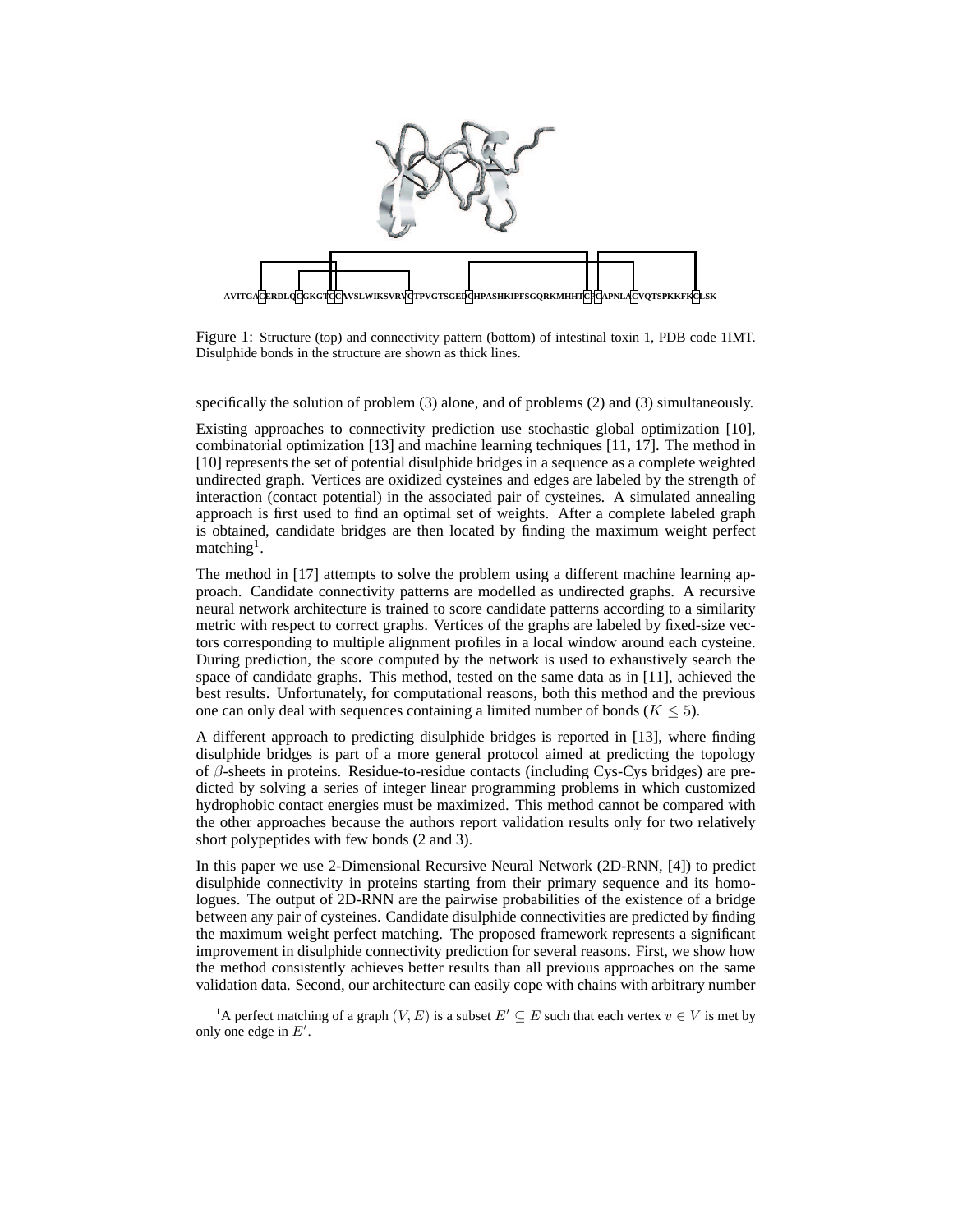

Figure 2: (a) General layout of a 2D-RNN for processing two-dimensional objects such as disulphide contacts, with nodes regularly arranged in one input plane, one output plane, and four hidden planes. In each plane, nodes are arranged on a square lattice. The hidden planes contain directed edges associated with the square lattices. All the edges of the square lattice in each hidden plane are oriented in the direction of one of the four possible cardinal corners: NE, NW, SW, SE. Additional directed edges run vertically in column from the input plane to each hidden plane, and from each hidden plane to the output plane. (b) Connections within a vertical column  $(i, j)$  of the directed graph.  $I_{ij}$  represents the input,  $O_{ij}$  the output, and  $NE_{ij}$  represents the hidden variable in the North-East hidden plane.

of bonded cysteines. Therefore, it overcomes the limitation of previous approaches which restrict predictions to chains with no more than 10 oxidized cysteines. Third, our methods can be applied both to situations where the bonded state of each cysteine is known or unknown. And finally, once trained, our system is very rapid and can be used on a high-throughput scale.

# **2 Methods**

#### **Algorithms**

To predict disulphide connectivity patterns, we use the 2D-RNN approach described in [4], whereby a suitable Bayesian network is recast, for computational effectiveness, in terms of recursive neural networks, where local conditional probability tables in the underlying directed graph are replaced by deterministic relationships between a variable and its parent node variables. These functions are parameterized by neural networks using appropriate weight sharing as described below. Here the underlying directed graph for disulphide connectivity has six 2D-layers: input, output, and four hidden layers (Figure 2(a)). Vertical connections, within an  $(i, j)$  column, run from input to hidden and output layers, and from hidden layers to output (Figure 2(b)). In each one of the four hidden planes, square lattice connections are oriented towards one of the four cardinal corners. Detailed motivation for these architectures can be found in [4] and a mathematical analysis of their relationships to Bayesian networks in [5]. The essential point is that they combine the flexibility of graphical models with the deterministic propagation and learning speed of artificial neural networks. Unlike traditional neural networks with fixed-size input, these architectures can process inputs of variable structure and length, and allow lateral propagation of contextual information over considerable length scales.

In a disulphide contact map prediction, the  $(i, j)$  output represents the probability of whether the  $i$ -th and  $j$ -th cysteines in the sequence are linked by a disulphide bridge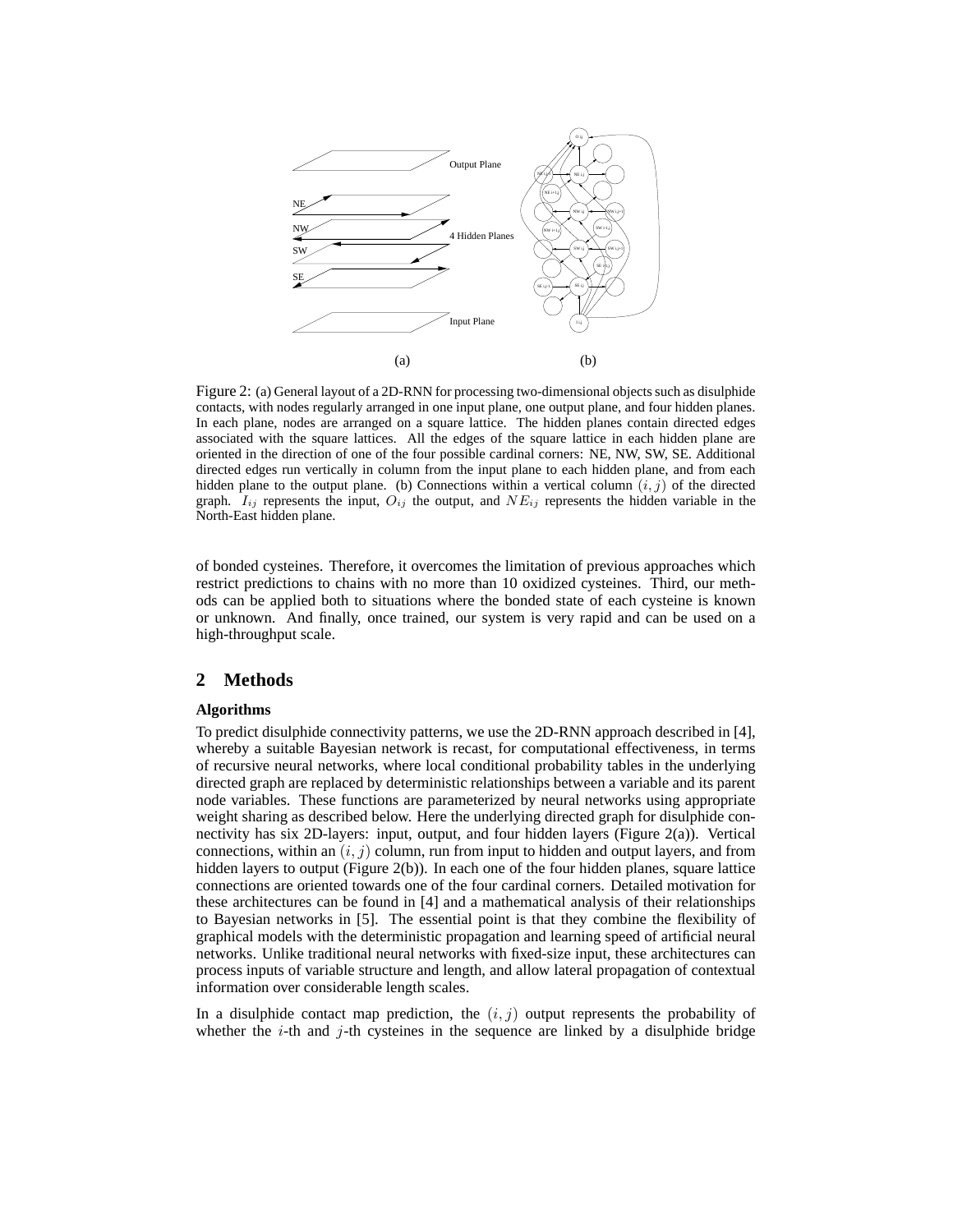or not. This prediction depends directly on the  $(i, j)$  input and the four-hidden units in the same column, associated with omni-directional contextual propagation in the hidden planes. Hence, using weight sharing across different columns, the model can be summarized by 5 distinct neural networks in the form

$$
\begin{cases}\nO_{ij} = \mathcal{N}_O(I_{ij}, H_{i,j}^{NW}, H_{i,j}^{NE}, H_{i,j}^{SW}, H_{i,j}^{SE}) \\
H_{i,j}^{NE} = \mathcal{N}_{NE}(I_{i,j}, H_{i-1,j}^{NE}, H_{i,j-1}^{NE}) \\
H_{i,j}^{NW} = \mathcal{N}_{NW}(I_{i,j}, H_{i+1,j}^{NW}, H_{i,j-1}^{NW}) \\
H_{i,j}^{SW} = \mathcal{N}_{SW}(I_{i,j}, H_{i+1,j}^{SW}, H_{i,j+1}^{SW}) \\
H_{i,j}^{SE} = \mathcal{N}_{SE}(I_{i,j}, H_{i-1,j}^{SE}, H_{i,j+1}^{SE})\n\end{cases} \tag{1}
$$

where  $N$  represents NN parameterization. Learning can proceed by gradient descent (backpropagation) due to the acyclic nature of the underlying graph.

The input information is based on the sequence itself or rather the corresponding profile derived by multiple alignment methods to leverage evolutionary information, possibly augmented with secondary structure and solvent accessibility information derived from the PDB files and/or our SCRATCH suite of predictors [16, 3, 4]. For a sequence of length  $N$ and containing M cysteines, the output layer contains  $M \times M$  units. The input and hidden layer can scale like  $N \times N$  if the full sequence is used, or like  $M \times M$  if only fixed-size windows around each cysteine are used, as in the experiments reported here. The results reported here are obtained using local windows of size 5 around each cysteine, as in [17]. The input of each position within a window is the normalized frequency of all 20 amino acids at that position in the multiple alignment generated by aligning the sequence with the sequences in the NR database using the PSI-BLAST program as described, for instance, in [16]. Gaps are treated as one additional amino acid. For each  $(i, j)$  location an extra input is added to represent the absolute linear distance between the two corresponding cysteines.

Finally, it is essential to remark that the same 2D-RNN approach can be trained and applied here in two different modes. In the first mode, we can assume that the bonded state of the individual cysteines is known, for instance through the use of a specialized predictor for bonded/non-bonded states. Then if the sequence contains M cysteines,  $2K$  ( $2K \le M$ ) of which are intra-chain disulphide bonded, the prediction of the connectivity can focus on the 2K bonded cysteines exclusively and ignore the remaining  $M - 2K$  cysteines that are not bonded. In the second mode, we can try to solve both prediction problems–bond state and connectivity–at the same time by focusing on all cysteines in a given sequence. In both cases, the output is an array of pairwise probabilities from which the connectivity pattern graph must be inferred. In the first case, the total number of bonds or edges in the connectivity graph is known  $(K)$ . In the second case, the total number of edges must be inferred. In section 3, we show that sum of all probabilities across the output array can be used to estimate the number of disulphide contacts.

#### **Data Preparation**

In order to assess our method, two data sets of known disulphide connectivities were compiled from the Swiss-Prot archive [2]. First, we considered the same selection of sequences as adopted in [11, 17] and taken from the Swiss-Prot database release no. 39 (October 2000). Additionally, we collected and filtered a more recent selection of chains extracted from the latest available Swiss-Prot archive, version 41.19 (August 2003). In the following, we refer to these two data sets as SP39 and SP41, respectively.

SP41 was compiled with the same filtering procedure used for SP39. Specifically, only chains whose structure is deposited in the Protein Data Bank PDB [6] were retained. We filtered out proteins with disulphide bonds assigned tentatively or disulphide bonds inferred by similarity. We finally ended up with 966 chains, each with a number of disulphide bonds in the range of 1 to 24. As previously pointed out, our methodology is not limited by the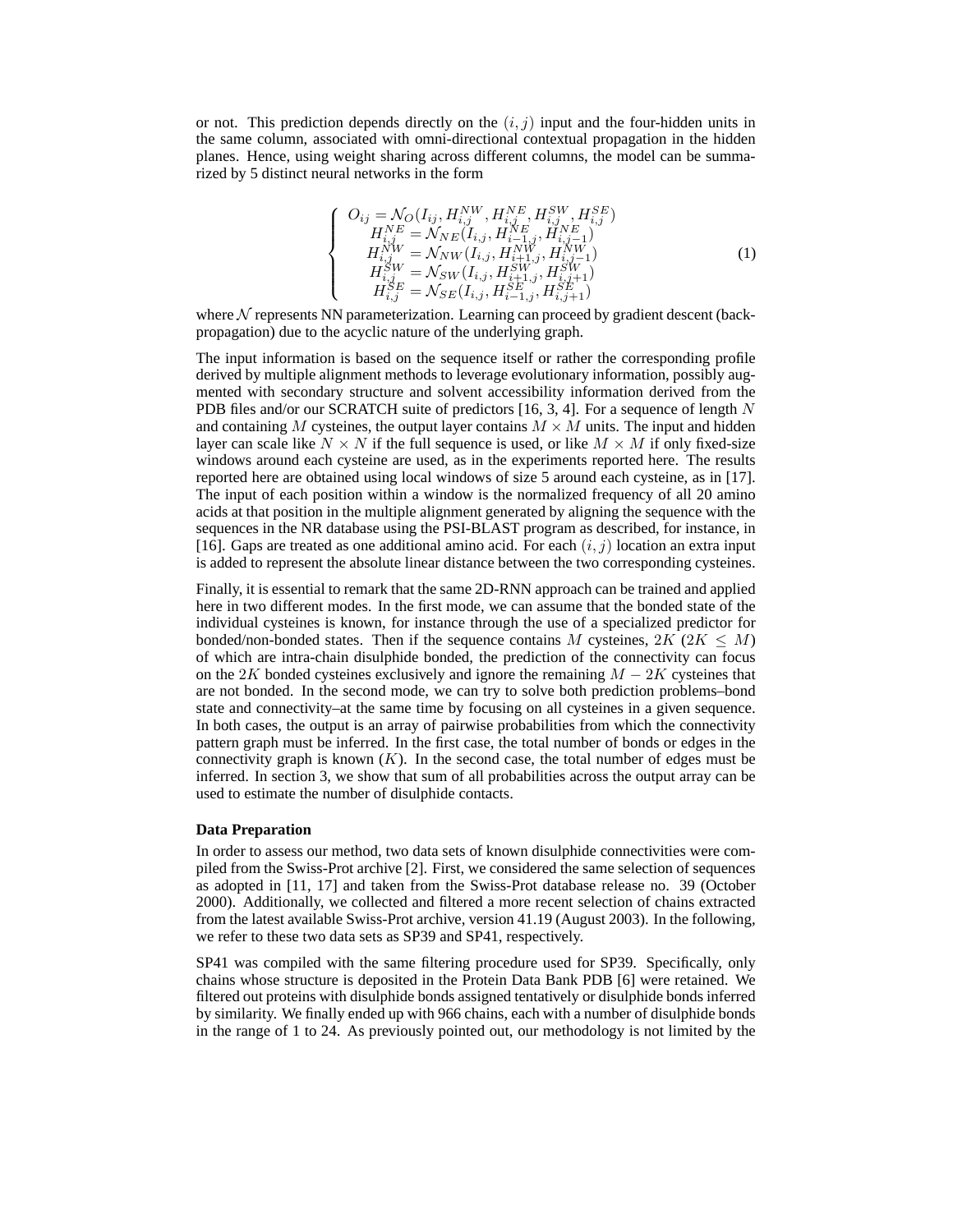number of disulphide bonds, hence we were able to retain and test the algorithm on the whole filtered set of non-trivial chains. This set consists of 712 sequences, each containing at least two bridges ( $K \geq 2$ )–the case  $K = 1$  being trivial when the bonded state is known. By comparison, SP39 includes 446 chains with no more than 5 bridges; SP41 additionally includes 266 sequences and 112 of these have more than 10 oxidized cysteines.

In order to avoid biases during the assessment procedure and to perform k-fold cross validation, SP41 was partitioned in ten different subsets, with the constraint that sequence similarity between two different subsets be less or equal to 30%. This is similar to the criteria adopted in [17, 10], where SP39 was splitted into four subsets.

#### **Graph Matching to Derive Connectivity from Output Probabilities**

In the case where the bonded state of the cysteines is known, one has a graph with  $2K$ nodes, one for each bonded cysteine. The weight associated with each edge is the probability that the corresponding bridge exists, as computed by the predictor. The problem is then to find a connectivity pattern with  $K$  edges and maximum weight, where each cysteine is paired uniquely with another cysteine. The maximum weight matching algorithm of Gabow [12] is used to chosen paired cysteines (edges), whose time complexity is cubic  $O(V^3) = O(K^3)$ , where V is the number of vertices and linear  $O(V) = O(K)$  space complexity beyond the storage of the graph. Note that because the number of bonded cysteines in general is not very large, it is also possible in many cases to use an exhaustive search of all possible combinations. Indeed, the number of combinations is  $1 \times 3 \times 5 \times \ldots (2K-1)$ which yields 945 connectivity patterns in the case of 10 bonded cysteines.

The case where the bonded state of the cysteines is not known is slightly more involved and the Gabow algorithm cannot be applied directly since the graph has  $M$  nodes but, if some of the cysteines are not bonded, only a subset of  $2K < M$  nodes participate in the final maximum weighted matching. Alternatively, we use a greedy algorithm to derive the connectivity pattern using the estimate of the total number of bonds. First, we order the edges in decreasing order of probabilities. Then we pick the edge with the highest probability. Then we pick the next edge with highest probability that is not incident to the first edge and so forth, until  $K$  edges have been selected. Because this greedy procedure is not guaranteed to find the global optimum, we find it useful to make it a little more robust by repeating L times. In each run  $i = 1, \ldots, L$ , the first edge selected is the *i*-th most probable edge. In other words the different runs differ by the choice of the first edge, noting that in practice the optimal solution always contain one of the top L edges. This procedure works well in practice because the edges with largest probabilities tend to occur in the final pattern. For L reasonably large, the optimal connectivity pattern can usually be found. We have compared this method with Gabow's algorithm in the case where the bonding state is known and observed that when  $L = 6$ , this greedy heuristic yields results that are as good as those obtained with Gabow's algorithm which, in this case, is guaranteed to find a global optimum. The results reported here are obtained using the greedy procedure with  $L = 6$ . The advantage of the greedy algorithm is its low  $O(LM^2)$  complexity time. It is important to note that this method ends up by producing a prediction of both the connectivity pattern and of the bonding state of each cysteine.

## **3 Results**

## **Disulphide Connectivity Prediction for Bonded Cysteines**

Here we assume that the bonding state is known. We train 2D-RNN architectures using the SP39 data set to compare with other published results. We evaluate the performance using the precision  $P (P=TP/(TP+FP)$  with  $TP = true$  positives and  $FP = false$  positives) and recall  $\overline{R}$  ( $R = TP/(TP + FN)$ ) with  $FN = false$  negatives).

As shown in Table 1, in all but one case the results are superior to what has been previ-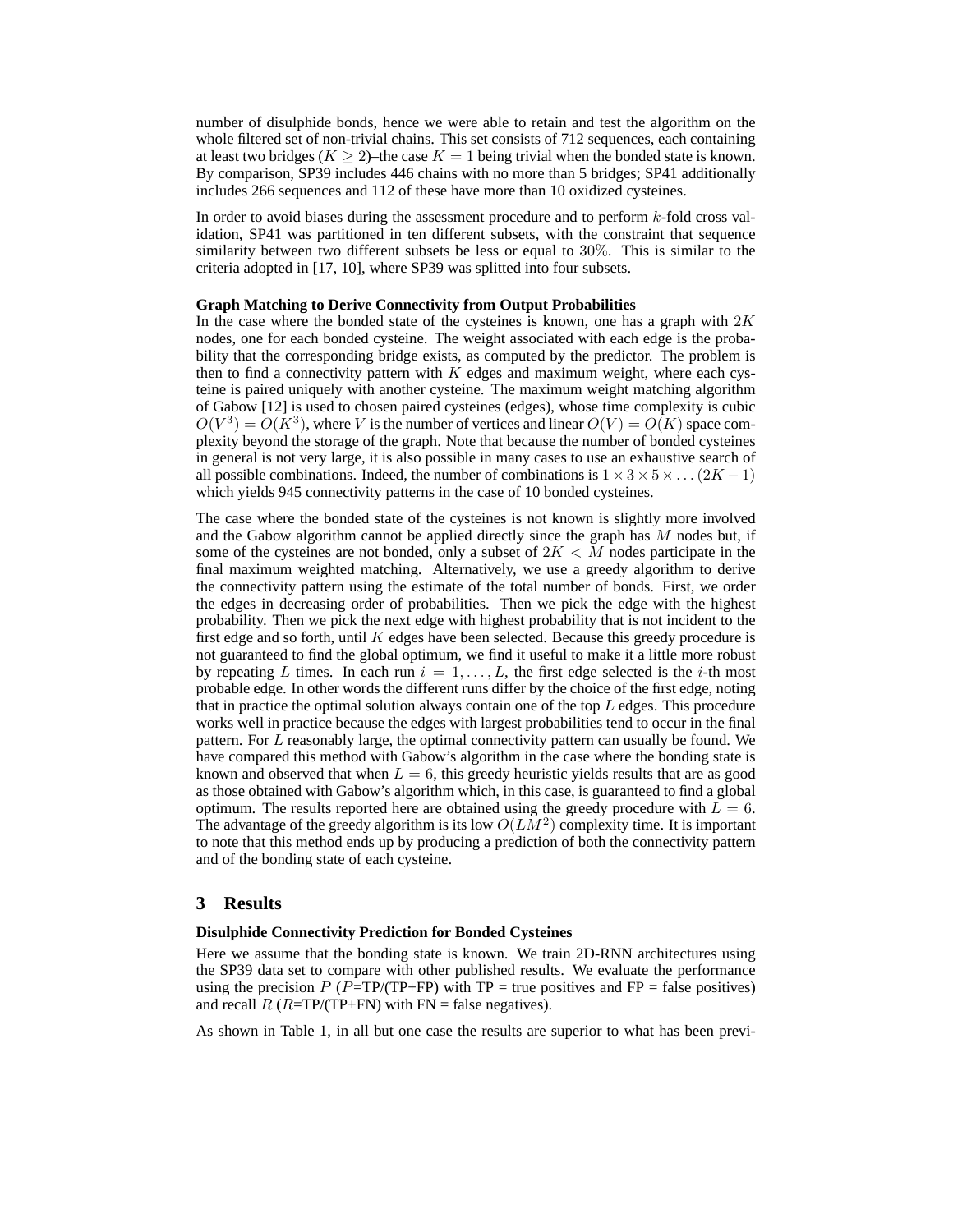| K | Pair Precision | Pattern Precision |
|---|----------------|-------------------|
|   | $0.74*(0.73)$  | $0.74*(0.73)$     |
| 3 | $0.61*(0.51)$  | $0.51*(0.41)$     |
|   | $0.44*(0.37)$  | $0.27*(0.24)$     |
| 5 | $0.41*(0.30)$  | 0.11(0.13)        |
|   | $0.56*(0.49)$  | $0.49*(0.44)$     |

Table 1: Disulphide connectivity prediction with 2D-RNN assuming the bonding state is known. Last row reports performance on all test chains. \* denote levels of precision that exceeds previously reported best results in the literature [17] (in parentheses).



Figure 3: Correlation between number of bonded cysteines (2K) and  $\sqrt{\sum_{i \neq j} O_{i,j}} \log M$ .

ously reported in the literature [17, 11]. In some cases, results are substantially better. For instance, in the case of 3 bonded cysteines, the precision reaches 0.61 and 0.51 at the pair and pattern levels, whereas the best similar results reported in the literature are 0.51 (pair) and 0.41 (pattern).

#### **Estimation of the Number** K **of Bonds**

Analysis of the prediction results shows that there is a relationship between the sum of all the probabilities,  $\sum_{i \neq j} O_{i,j}$ , in the graph (or the output layer of the 2D-RNN) and the total number of bonded cysteines  $(2K)$ . For instance, on one of the cross-validation training sets, the correlation coefficient between 2K and  $\sum_{i \neq j} O_{i,j}$  is 0.7, the correlation  $\sqrt{\sum_{i \neq j} O_{i,j}} \log M$  is 0.72. As shown in Figure 3, there is a reasonably linear relationship coefficient between  $2K$  and  $M$  is 0.68, and the correlation coefficient between  $2K$  and between the total number 2K of bonded cysteines and the product  $\sqrt{\sum_{i \neq j} O_{i,j}} \log M$ , where  $M$  is the total number of cysteines in the sequence being considered. The slope and y-intercept for the line are respectively 0.66 and 3.01 on one training data set. Using this, we estimate the total number of bonded cysteines using linear regression and rounding off, making sure that the total number is even and does not exceed the total number of cysteines in the sequence. In the following experiments, the regression equation for predicting  $K$  is solved separately based on each cross-validation training set.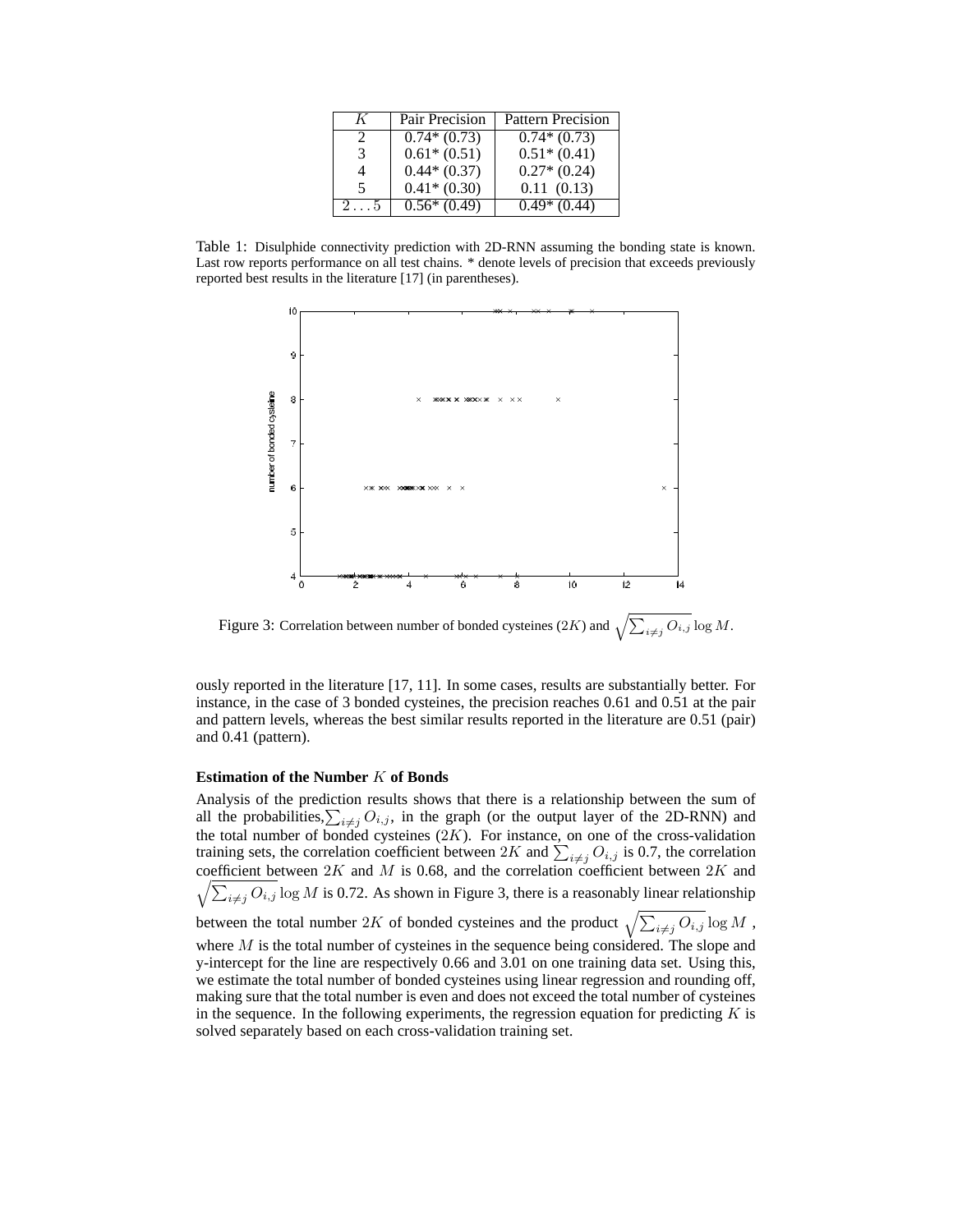|   | Pair Recall | Pair Precision | <b>Pattern Precision</b> |  |  |  |
|---|-------------|----------------|--------------------------|--|--|--|
|   | 0.59        | 0.49           | 0.40                     |  |  |  |
| 3 | 0.50        | 0.45           | 0.32                     |  |  |  |
|   | 0.36        | 0.37           | 0.15                     |  |  |  |
|   |             | 0.31           | 0.03                     |  |  |  |

Table 2: Prediction of disulphide connectivity pattern with 2D-RNN on all the cysteines, without assuming knowledge of the bonding state.

#### **Disulphide Connectivity Prediction from Scratch**

In the last set of experiments, we do not assume any knowledge of the bonding state and apply the 2D-RNN approach to *all* the cysteines (both bonded and not bonded) in each sequence. We predict the number of bonds, the bonding state, and connectivity pattern using one predictor. Experiments are run both on SP39 (4-fold cross validation) and SP41 (10-fold cross validation).

For lack of space, we cannot report all the results but, for example, precision and recall for SP39 are given in Table 2 for  $2 \le K \le 5$ . Table 3 shows the kind of results that are obtained when the method is applied to sequences with more than  $K = 5$  bonds in SP41. The pair precision remains quite good, although the results can be noisy for certain values because there are not many such examples in the data. Finally, the precision of bonded state prediction is 0.85, and the recall of bonded state prediction is 0.9. The precision and recall of bond number prediction is 0.68. The average absolute difference between true bond and predicted bond number is 0.42. The average absolute difference between true bond number and wrongly predicted bond number is 1.3.

| . .       |      |      |          |            | 10  | . . | . .  | . .           | 1 U        |                        | <br>__      |      | 49         |
|-----------|------|------|----------|------------|-----|-----|------|---------------|------------|------------------------|-------------|------|------------|
| Precision | 0.41 | 0.40 | -14<br>ີ | $-$<br>v.J | v., | v.- | v. L | $\sim$<br>v.J | $-$<br>v.J | $\sqrt{11}$<br>$v + v$ | . .<br>0.56 | V.42 | ے ،<br>∪.∠ |

Table 3: Prediction of disulphide connectivity pattern with 2D-RNN on all the cysteines, without assuming knowledge of the bonding state and when the number of bridges K exceeds 5.

## **4 Conclusion**

We have presented a complete system for disulphide connectivity prediction in cysteinerich proteins. Assuming knowledge of cysteine bonding state, the method outperforms existing approaches on the same validation data. The results also show that the 2D-RNN method achieves good recall and accuracy on the prediction of connectivity pattern even when the bonding state of individual cysteines is not known. Differently from previous approaches, our method can be applied to chains with  $K > 5$  bonds and yields good, cooperative, predictions of the total number of bonds, as well as of the bonding states and bond locations. Training can take days but once trained predictions can be carried on a proteomic or protein engineering scale. Several improvements are currently in progress including (a) developing a classifier to discriminate protein chains that do not contain any disulphide bridges, using kernel methods; (b) assessing the effect on prediction of additional input information, such as secondary structure and solvent accessibility; (c) leveraging the predicted cysteine contacts in 3D protein structure prediction; and (d) curating a new larger training set. The current version of our disulphide prediction server DIpro (which includes step (a)) is available through: http://www.igb.uci.edu/servers/psss.html.

#### **Acknowledgments**

Work supported by an NIH grant, an NSF MRI grant, a grant from the University of California Systemwide Biotechnology Research and Education Program, and by the Institute for Genomics and Bioinformatics at UCI.